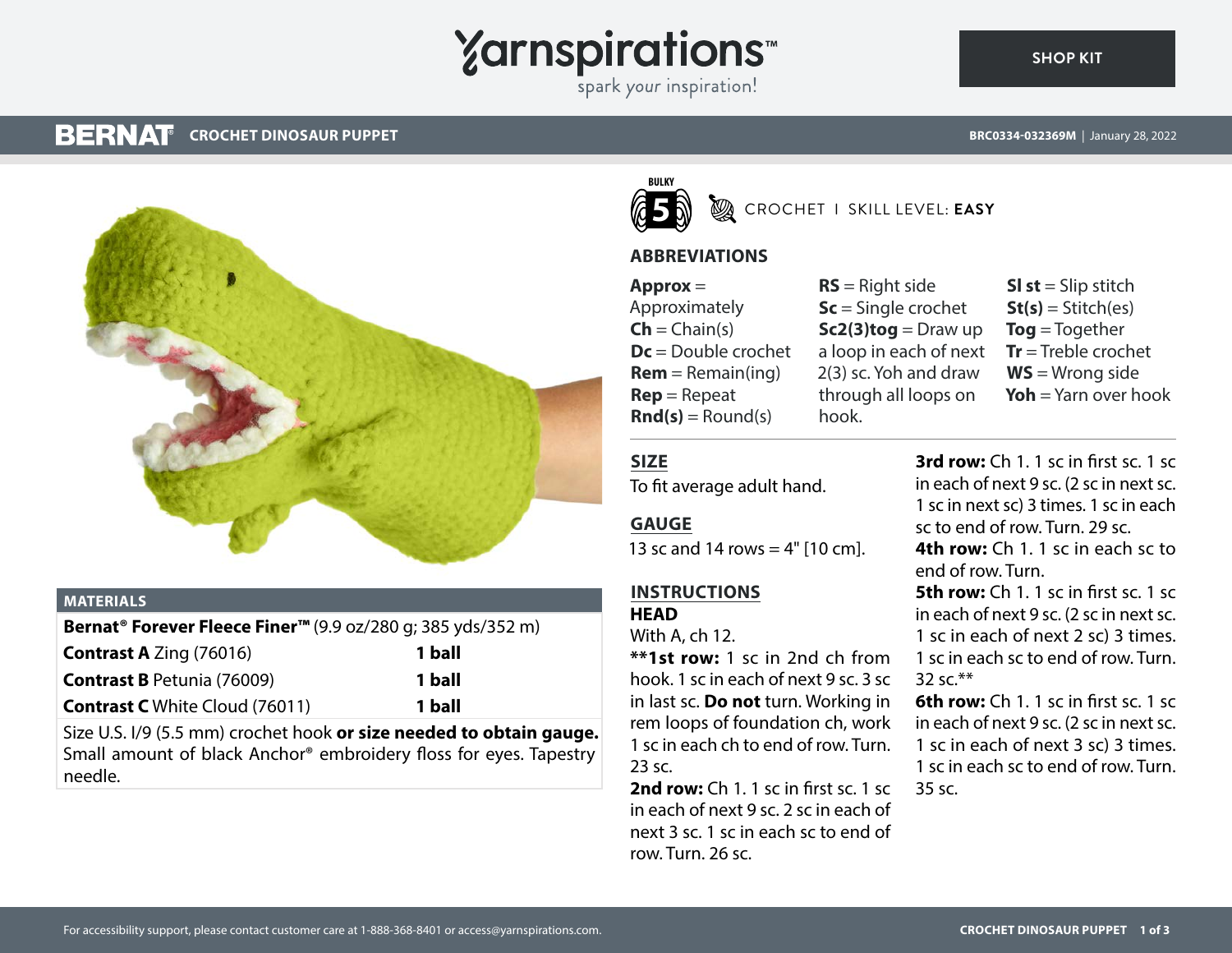# **Yarnspirations**

spark your inspiration!

#### **BERNAT CROCHET DINOSAUR PUPPET BRC0334-032369M** | January 28, 2022

**7th row:** Ch 1, 1 sc in first sc. 1 sc. in each of next 9 sc. (2 sc in next sc. 1 sc in each of next 4 sc) 3 times. 1 sc in each sc to end of row. Turn. 38 sc.

**8th to 10th rows:** Ch 1. 1 sc in each sc to end of row. Turn.

**11th row:** Ch 1. 1 sc in first sc. 1 sc in each of next 9 sc. sc2tog. 1 sc in each of next 14 sc. sc2tog. 1 sc in each sc to end of row. Turn. 36 sts. **12th and 13th rows:** Ch 1, 1 sc in each st to end of row. Turn.

**14th row:** Ch 1. *Working in front loops only,* 1 sc in first sc, 1 sc in each of next 9 sc. Sc2tog. 1 sc in each of next 3 sc. (Sc2tog. 1 sc in each of next 2 sc) twice. 1 sc in next sc. Sc2tog. 1 sc in each sc to end of row. Fasten off.

#### **Top Inner Mouth**

With B, ch 12. Work from \*\* to \*\* as given for Head. Fasten off at end of 5th row.

**Join Head to Top Inner Mouth:** Hold Head and Top Inner Mouth with WS tog and align sts. Join A with sl st to first sc. Join Underbite to Mouth by working row of sl st through back loop of Underbite and front loop of Mouth. Fasten off.

#### **Underbite**

With A, ch 7.

**\*\*\*1st row:** (RS). 1 sc in 2nd ch from hook. 1 sc in each of next 5 ch. 3 sc in last ch. **Do not** turn. *Working in rem loops of foundation ch*, 1 sc in each ch to end of ch. Turn. 13 sc.

**2nd row:** Ch 1. 1 sc in first sc. 1 sc in each of next 5 sc. 2 sc in each of next 3 sc. 1 sc in each sc to end of row. Turn. 16 sc.

**3rd row:** Ch 1. 1 sc in first sc. 1 sc in each of next 5 sc. (2 sc in next sc. 1 sc in next sc) 3 times. 1 sc in each sc to end of row. Turn. 19 sc. **4th row:** Ch 1. 1 sc in first sc. 1 sc

in each of next 5 sc. (2 sc in next sc. 1 sc in each of next 2 sc) 3 times. 1 sc in each sc to end of row. Turn.  $22$  sc  $***$ 

**5th to 7th rows:** Ch 1, 1 sc in each sc to end of row. Fasten off.

## **Bottom Inner Mouth**

With B, ch 7. Work from \*\*\* to \*\*\* as given for Underbite. Fasten off at end of 4th row.

#### **Join Underbite to Bottom Inner**

**Mouth:** Hold Underbite and Bottom Inner Mouth with WS tog and align sts. Join A with sl st to first sc. Join Underbite to Mouth by working row of sl st through back loop of Underbite and front loop of Mouth. Fasten off.

#### **Join Head and Underbite**

**Note:** Work along straight bottom edges of Head and Underbite. Join A with sl st to right side edge of Head. Ch 1. Work 25 sc evenly along straight edge of Head. Work 15 sc evenly along straight edge of Underbite. Join in rnd with sl st to first sc. 40 sc.

**Note:** Join all rnds with sl st to first sc.

#### **BODY**

1st rnd: Ch 1. 1 sc in each sc around. Join. 40 sc. Rep last rnd until Puppet measures 10" [25.5 cm]. Fasten off.

**Arms** (make 2)

With A, ch 6. Join with sl st to first ch.

**1st rnd:** Ch 1. 1 sc in each ch around. Join. 6 sc.

**2nd to 4th rnds:** Ch 1. 1 sc in each sc around. Join.

**5th rnd:** Ch 1. 1 sc in first sc. 1 tr in next sc (thumb). 1 sc in each of next 4 sc. Join.

**6th rnd:** Ch 1. 1 sc in each st around. Join.

**7th rnd:** Ch 1. (Sc2tog) 3 times. Join.

**8th rnd:** Ch 1. Sc3tog. Fasten off.